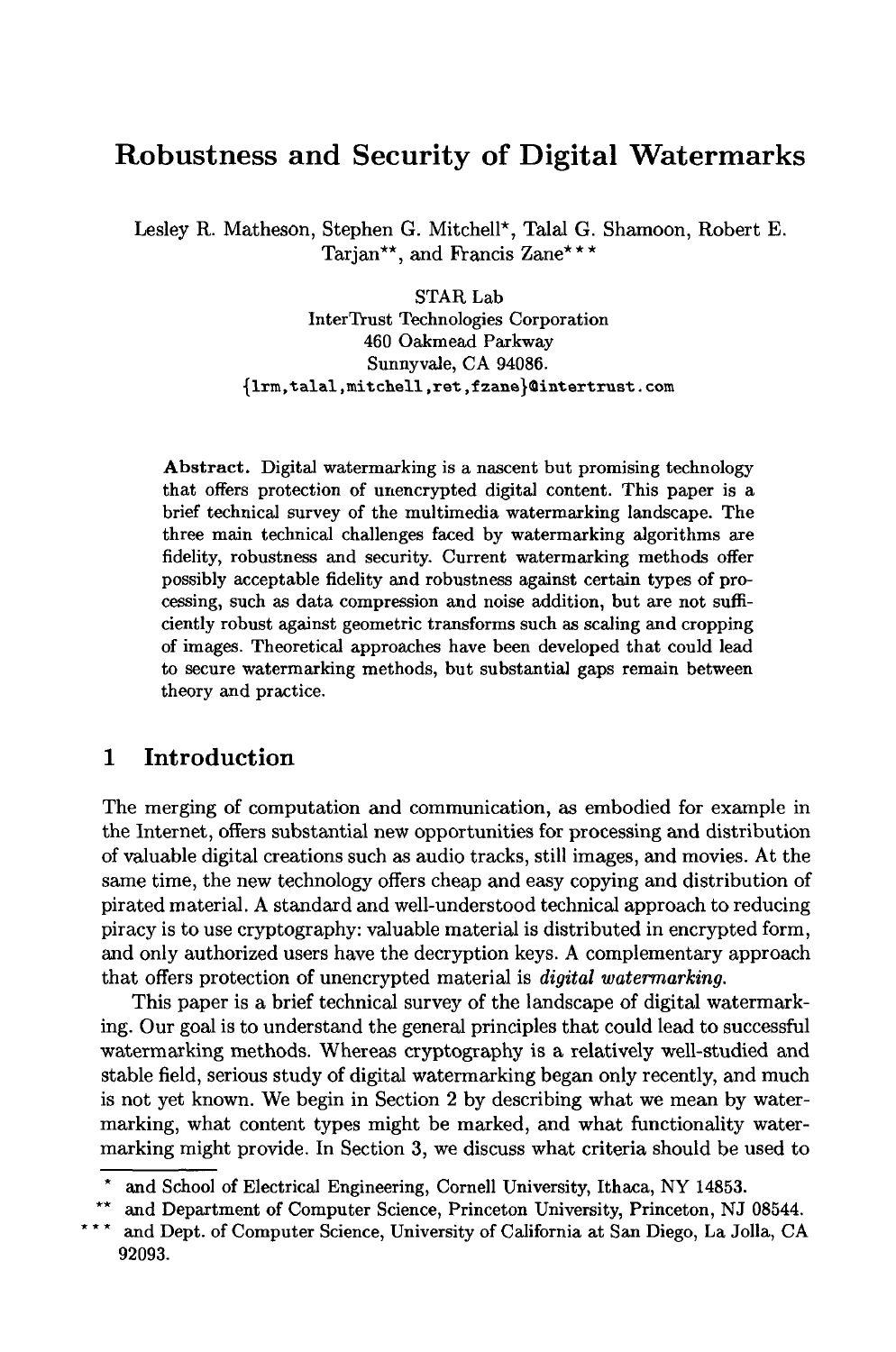evaluate watermarking methods, and why successful watermarking might even be possible. In Section 4, we discuss the components of a generic watermarking system. In Section 5, we study the issue of robustness of watermarks to standard data processing, and in Section 6 we discuss various issues concerning watermark security. In Section 7, we study theoretical results about the resistance of watermarks to attacks. In Section 8 we offer a few concluding remarks. For a variety of interesting papers on watermarking and related topics, see [1, 33, 14].

# **2 What Is Watermarking?**

By *watermarking* we mean the embedding of encoded information into digital data so that the information is imperceptible, easily read by authorized parties only, and difficult to remove by unauthorized parties without destroying the (value of the) original data. We contrast this with several related, but distinct notions:

- Steganography (hidden writing): Steganography is the imperceptible embedding of encoded information in data in a way that may or may not be robust, but with the assumption that a potential adversary is unaware of the existence of the hidden communication channel. Watermarking allows the possibility of an adversary knowing about the channel; ideally, we want methods resistant to malicious attack.
- Visible watermarking: Here the mark is designed to be easily read by all parties, but this visibility may (or may not) spoil the original data. Examples of visible image watermarks include the glyph technology of Xerox [12] and a method of IBM [22].
- Fragile watermarking: Here we embed information imperceptibly, but so that significant changes to the data destroy the watermark. A fragile watermark can serve as an embedded signature guaranteeing the authenticity of the data. Ideally, a fragile watermark might even reveal, through how it has been distorted, what processing the original data has undergone. Developing fragile watermarking methods is a promising research direction, but it is beyond our scope here.

In watermarking, it is important to distinguish between two broad content types. The first, *perceptual content,* includes audio tracks (speech and wideband), still images, and video clips. The second, *representational* or *abstract content,* includes natural language texts and programs written in general- or special-purpose programming languages. From the standpoint of watermarking, the main distinction between these two content types is the amount and kind of distortion each can tolerate. For perceptual content, it seems easier to make the distinction between "small" distortions of the data, as such those caused by a successful watermarking method, and "large," or value-destroying, distortions. Put differently, in the case of perceptual content, we are dealing with a continuous space of possibilities that has some relatively simple (though high-dimensional) geometry. What the geometry might be for various kinds of representational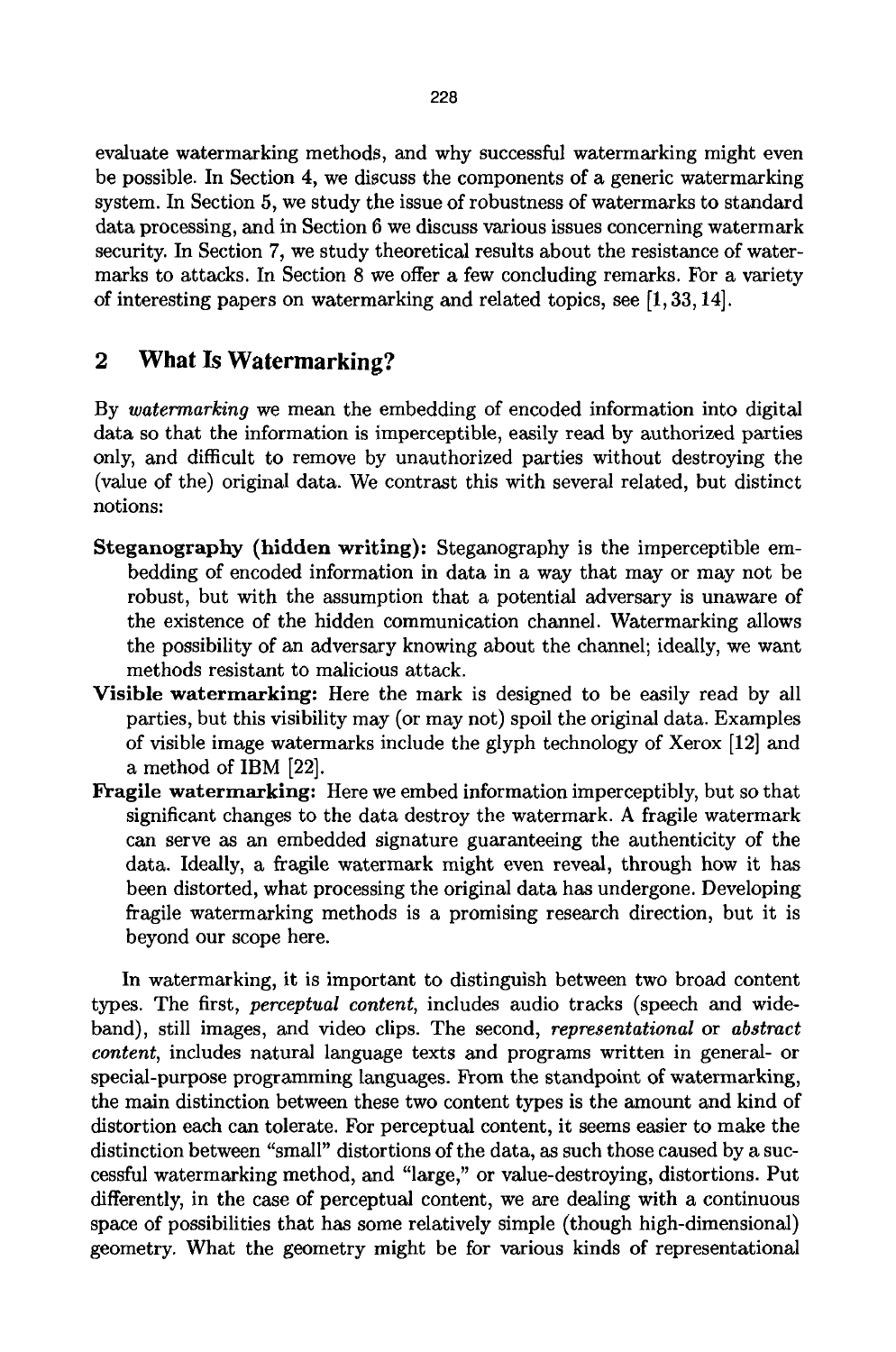content is largely unexplored terrain. Here we shall limit our attention to perceptual content, selecting our examples primarily from the realm of still images. Even for perceptual content, identifying the underlying geometry is a challenging problem.

The meaning of the watermark is another important issue. To understand the possible functions of watermarks, let us posit a simplified scenario in which a creator develops a piece of valuable content and sends it through a distribution channel, at the end of which it is released to various customers. The content can be marked in two places: by the creator, before it enters the distribution channel; and, by the distributor, as it leaves the channel. Marks introduced by the creator before distribution can depend only on the material itself, and not upon the recipient. Such watermarks can encode creator identity, copyright information, and content characteristics. These marks can be used to help defend copyright, to identify the creator for advertising and billing purposes, and to identify the content for use in metering and to facilitate database search.

Marking the material as it is released to a consumer affords the possibility of putting consumer identification or transaction information into the content, so that illegitimately-distributed content can be traced back to its point of release. The added flexibility allowed by transaction-based marking (sometimes called fingerprinting, although this word has also been used for other concepts) comes with some costs. First, the marking process must be efficient enough to not unduly impede the transaction. Preprocessing the content to make marking faster, or even pre-marking the content in many different ways and binding a specific mark to a specific consumer at transaction time, are ways to save time in transactions. Second, transactional marking raises the possibility of collusion attacks, in which pirates obtain several differently marked copies of the same material and combine all the copies to remove all the different marks. Most of the theoretical work on watermarking has been devoted to the problem of resisting collusive attacks. We look at this in Section 7.

For more complicated (and more realistic) distribution chains, there are more opportunities to introduce and to use watermarks. Assuming that the watermarking method supports multiple marking, the entire development and distribution history of a piece of content could be encoded in a sequence of successively embedded marks.

Some have suggested that watermarks should be human-readable [6]. We believe strongly that watermarks should be machine-readable, not (necessarily) human-readable. Machine-readable marks allow the possibility of active marking, in which marks are read and appropriate actions are taken in the course of content processing and distribution. A very simple example is copy control: a video player/copier outfitted with a watermark reader could seek a mark indicating "copyrighted material: no copying allowed," and disable the copying function when sensing such a mark. Another reason to use machine-readable marks is that they allow for much more efficient encoding of information into what is inherently a low-capacity communication channel.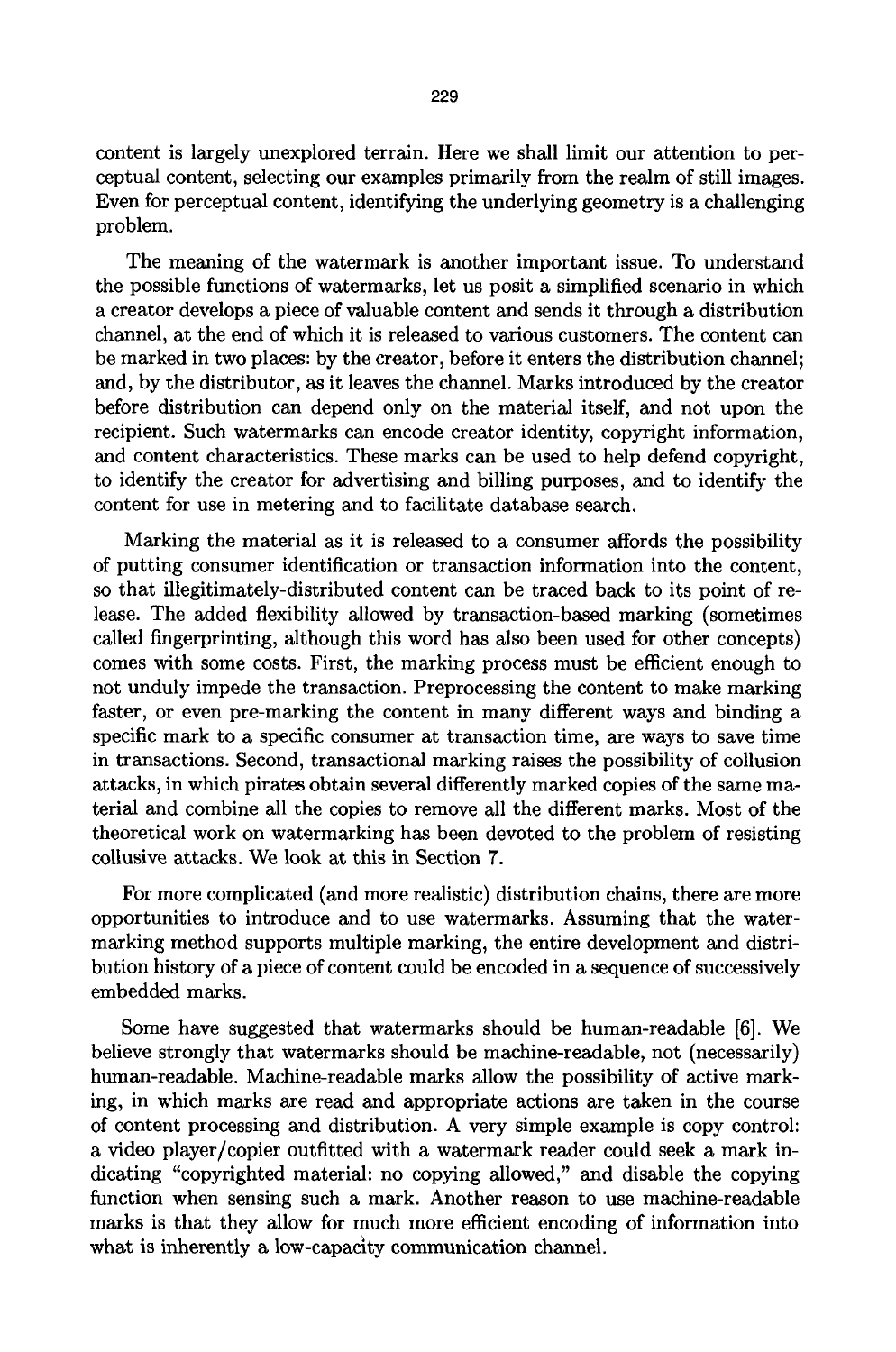# 3 Quality **Criteria for Watermarking Methods**

Critical criteria for watermarking methods include the following:

- 1. Fidelity: The changes entailed by marking should not affect the value of the content, and ideally the mark should be imperceptible. Specifically, experts in the medium should not be able to discriminate between the watermarked data and the original.
- 2. Robustness: Watermarks should survive standard data processing, such as would occur in a creation and distribution process. For still images, for example, such processing includes data compression, noisy transmission, digitalto-analog and analog-to-digital conversion (such as printing and scanning), color correction, sharpening and blurring, addition of captions, and geometric modifications such as cropping, scaling and rotation.
- 3. Security: Watermarks should survive deliberate attempts to remove them. Ideally, a watermark should remain readable up to the point where the content becomes modified enough to be of low value. A potential attacker can try standard processing techniques such as those mentioned above, but can also try less natural transformations specifically designed to erase watermarks. Attack becomes easier if the attacker has access to a watermark reader and can measure success. Attack also becomes easier if the attacker has access to differently marked versions of the same material.

Among these criteria, fidelity is usually paramount. The goal in building a successful marking method is to find a way to embed a mark with as much strength as possible (to provide robustness) while still preserving fidelity, by keeping the changes made by the mark under the perceptual threshold. We shall discuss this issue more fully in Section 5.

To obtain watermark security requires another key idea, that of *randomness.* The reason we might expect to be able to watermark perceptual data with some degree of security boils down to the following idea. Perceptual data has a very high number of places to put a mark (consider the number of pixels in a high-quality digital image.) The perceptual threshold allows small changes in a significant but relatively small number of such places. To spoil the mark successfully, an attacker who does not know the location of the mark must alter a large fraction of the places, thereby exceeding the perceptual threshold and destroying the original content. To guarantee that an attacker does not know the marked places, we can choose them randomly (or pseudo-randomly). This argument can be quantified, and (theoretically) gives security even in the presence of collusion. (See Section 7.)

Additional important criteria for watermarking methods include:

4. Data capacity: How many bits of information can the mark contain as a function of the size of the original content? How many marks can be added simultaneously?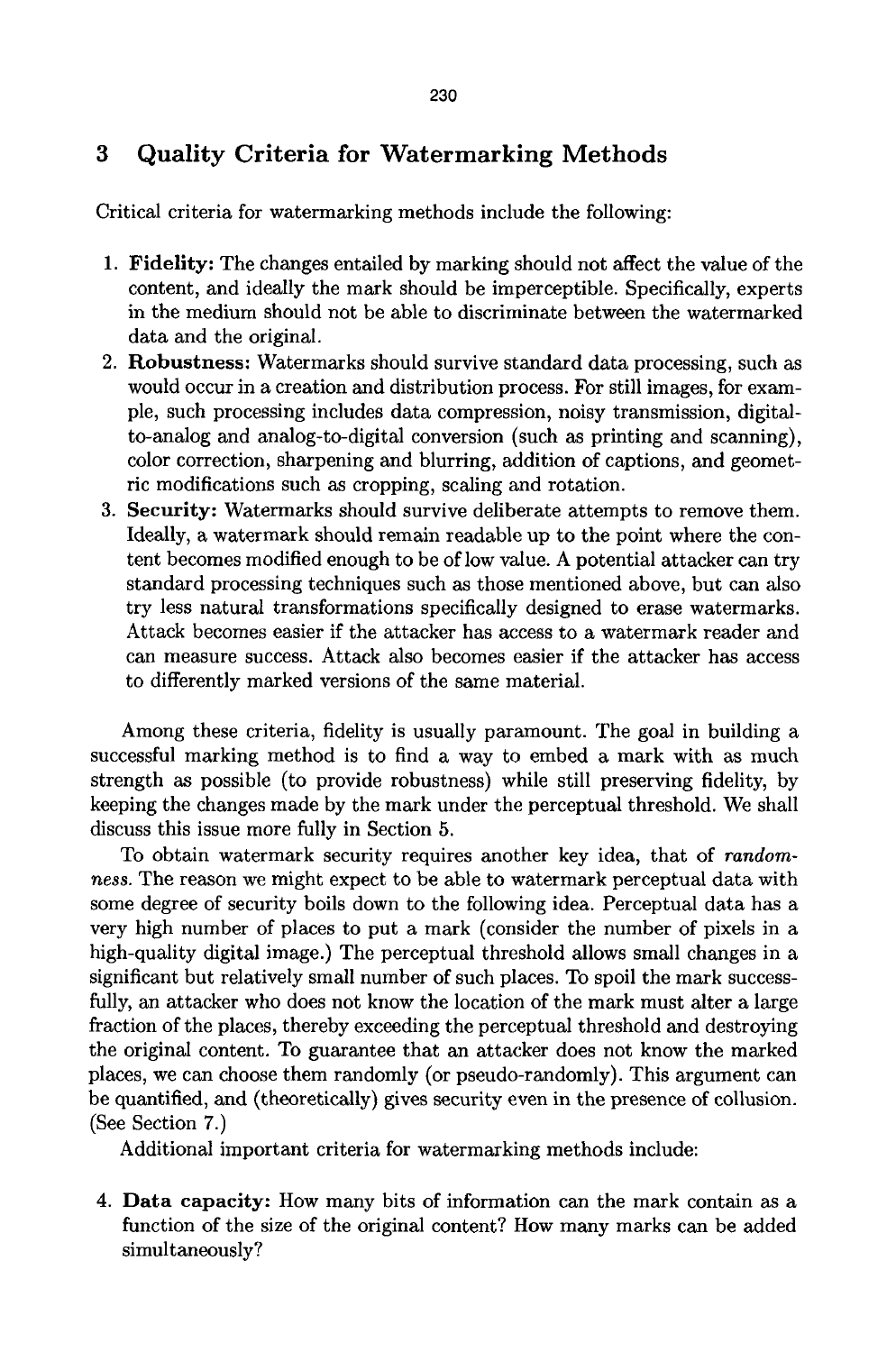- 5. Accuracy of detection: How accurately can the mark be read? What is the chance of a false positive (unmarked content appearing to have a mark) a false negative (marked data appearing to be unmarked), or a false reading (a mark misread as another mark)?
- 6. Efficiency: What are the computing time, storage requirements, and software or hardware size of the mark writing and reading processes? Are they real-time, so that they can be incorporated into playback or display mechanisms in an on-line setting? How do they interact with data compression and decompression?
- 7. Data secrecy and storage requirements: What information needs to be retained, or kept secret, about the marks, their meaning, and the marked material? Depending upon the watermarking method, such information can include encryption and decryption keys for computing and interpreting marks, a database mapping marks to their meanings, and a database containing (components of) original content that has been marked. A significant distinction here is between "original-based" watermarking methods, in which the original data is required to read the marks, and "no-original" methods, in which marks can be read without having the original. No-original algorithms axe much more flexible and useful but harder to make robust. Many of the early algorithms in the literature are original-based methods, which have restricted practical functionality.

## 4 The Components of a Watermarking System

There are three components to a watermarking system: a watermark writing algorithm, a watermark reading algorithm, and a database (or databases) to store needed information about marks written and data that has been marked. We shall discuss watermark writing and reading from a generic point of view. When specifics or examples are needed to make concepts concrete, we shall select them from the domain of still images, although the same principles apply to watermarking audio tracks, video clips or similar kinds of data. Since database technology is relatively well-understood, we shall not comment on this component of a watermarking system, except to mention information that might have to be stored in such a database.

The first step in watermark writing is to choose a representation of the original data. An important property of media data is that it is high-dimensional: think of the number of pixels in a high-quality image. The representation may be the original representation (pixels for images); or it may be a transformed representation, such as Fourier components, discrete cosine components, or wavelet components; or some higher-level representation, such as an object or feature representation. If a transformed representation is used, it may be applied to the entire data (the whole image), or on a block-by-block basis. For images, watermarks have been applied to pixels [2], Fourier components [24], whole-image and block-based discrete cosine components [8, 23, 39], wavelet components [23], and Fourier-Mellin components [25, 13]. One use of a transformed representation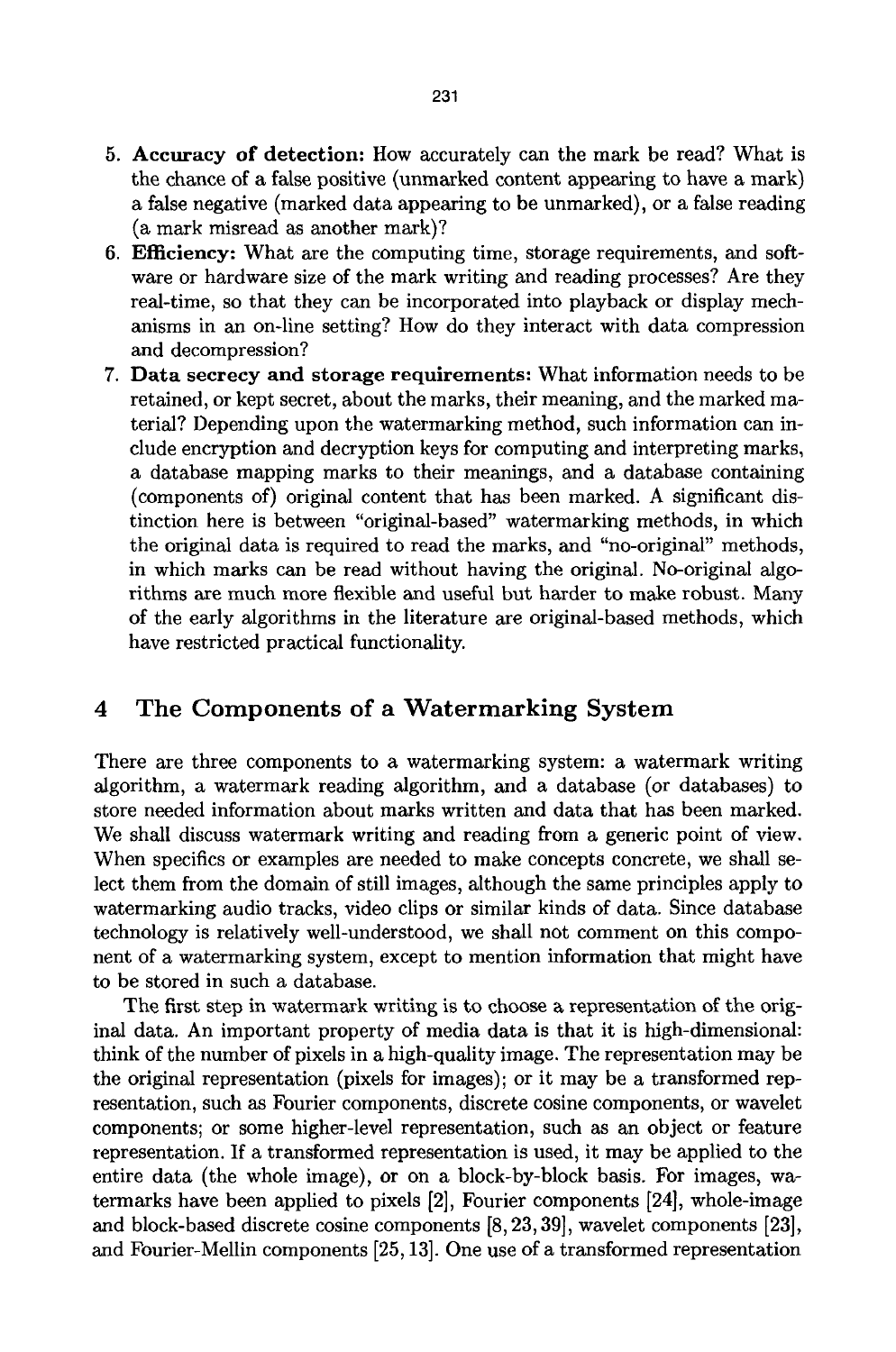is to make the components of the data more independent; pixels in an image, for example, are highly correlated locally, which is not true of discrete cosine components.

Once a representation has been determined, a subset of the components must be chosen to be marked. This choice is generally made with the goal of preserving fidelity while enhancing robustness and security as much as possible. One idea in the literature is to mark the largest-magnitude discrete cosine components [8], the justification being that these components are perceptually significant and likely to be preserved by common data processing techniques, such as data compression. Though this may be a good approach for an original-based watermarking scheme, it may not be so useful for a no-original scheme, for reasons discussed below. For typical data, the largest magnitude components are mostly the low-frequency ones, and marking low frequencies may serve just as well. A possibly better idea for a no-original scheme is to mark mid-frequency components [13, 37, 19] with the hope that these components are perceptually significant but relatively low-energy. Herigal, et al. [13] for example, mark in the Fourier domain. They avoid "the largest (high energy) components (at about the lowest 10% of the frequencies)" and use "components at the medium frequencies (about next 30%)." They also suggest the possibility of "marking the largest components (inside the allowed frequency range)."

Another guide to choosing components is to seek some that are invariant to certain kinds of processing. For example, one may choose to represent a color image using a luminosity-chrominance basis, and mark only the luminosity components, thereby rendering the watermark robust to a color-to-grayscale transformation. A similar idea discussed more fully in the next section is to mark certain Fourier-Mellin components of an image [25, 13], thereby obtaining some robustness to the geometric transformations of scaling, cropping and rotation. To enhance security, one may choose to mark only a random subset of the set of components selected for robustness.

Having chosen components (places) to mark, one must choose the mark values and combine them with the chosen components to obtain modified components, which replace the original components and are used to construct a modified copy of the original data. The mark values may be an encoded and possibly encrypted representation of the information to be conveyed by the mark, or they may be chosen randomly and merely associated with the intended information (via a database entry). It is worth noting that encryption by itself will serve the purpose of making the watermark values appear random. A common choice of mark values is  $\{0,1\}$  or  $\{-1,+1\}$ , although we shall see later that security needs dictate other choices. To deal with the issue of perceptibility, we may choose to multiply each watermark value by a strength parameter, which may be globally chosen or may depend on the particular component being marked and on the particular data being marked: sophisticated marking algorithms use perceptual masking models to choose strength parameters [39,40, 31], seeking maximum-strength marks that lie within the perceptual threshold.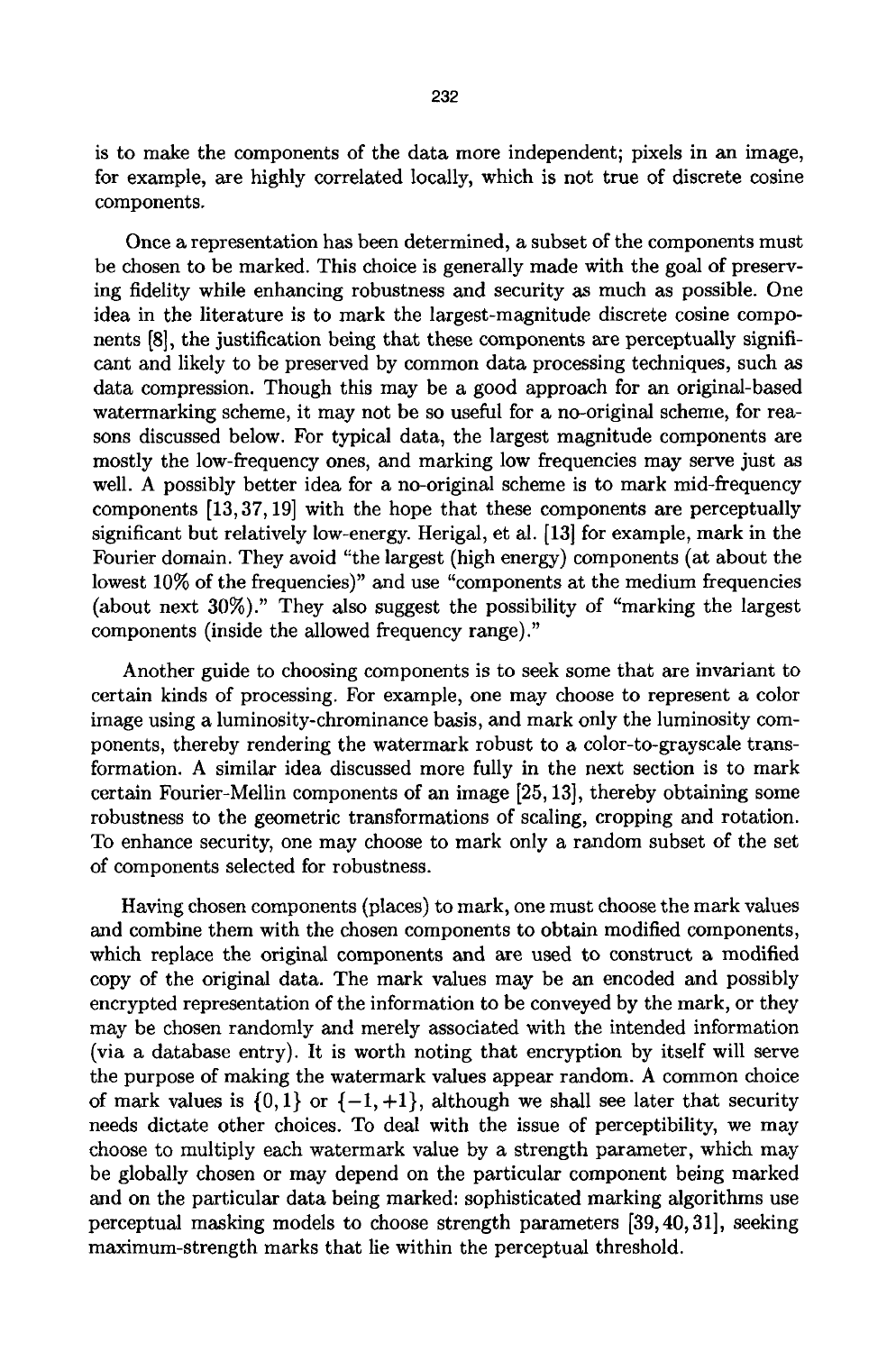As a way of combining mark values with original component values, we distinguish between *addition,* in which each strengthened mark value is added to the corresponding original component value, and *replacement,* in which each strengthened mark value replaces the corresponding original component value. Other ways of combining values can generally be reduced to addition by an appropriate transformation. For example, a multiplicative marking scheme can be reduced to an additive marking scheme by applying a logarithmic transformation.

We can represent a generic additive watermark-writing method symbolically as follows. Assume that n components of the data are to be marked, and that the original component values are  $d_1, d_2, \ldots, d_n$ . Let  $w_1, w_2, \ldots, w_n$  be the selected watermark values, and let  $s_1, s_2, \ldots, s_n$  be the desired watermark strengths. Then the watermark writing process consists of replacing each  $d_i, 1 \leq i \leq n$ , by  $d'_i =$  $d_i + s_i w_i$ . The corresponding replacement watermark-writing method would instead replace each  $d_i$  by  $d'_i = s_i w_i$ . If there is a finite range to each component (as for example with pixels), we must truncate each  $d'_{i}$  to keep it in range.

The second major component of a watermarking system is the watermark reader, which of course must match the writer. To read a mark, we first transform the data into the representation used for mark writing. Then we extract the components  $d_1^*, d_2^*, \ldots, d_n^*$  that correspond to the ones that were marked. In a replacement-based scheme, these values should be approximately the strengthened mark values  $s_1w_1, s_2w_2 \ldots, s_nw_n$ . We can merely divide each  $d_i^*$  by the corresponding strength  $s_i$  and attempt to interpret the resulting vector  $d_1^*/s_1$ ,  $d_2^*/s_2, \ldots, d_n^*/s_n$  as a mark. One way to make the reading process robust is to use an error-correcting code in choosing marks and interpreting them. Another way is to apply signal detection theory  $[32]$  (see also  $[37, 20, 19]$ ) and do a correlationbased hypothesis test. Namely, we compute a correlation (a dot product normalized in some way) between the hypothetical watermark  $d_1^*/s_1, d_2^*/s_2, \ldots, d_n^*/s_n$ and an actual watermark  $w_1, w_2, \ldots, w_n$ , and conclude that the latter is present in the data if the correlation exceeds some threshold.

Virtually the same methods can be used to read additive watermarks. The connection is tightest for original-based additive marking. If we have access to the appropriate components,  $d_1, d_2, \ldots, d_n$  of the original data, we can compute a hypothetical watermark by first subtracting these components and then dividing by the strengths:  $w_i^* = (d_i^* - d_i)/s_i$ . We can then apply error correction or a correlation test to the sequence  $w_1^*, w_2^*, \ldots, w_n^*$  to attempt to match it against an actual mark. The CKLS original-based watermarking method [8] uses such a correlation test to read the mark.

Reading a no-original additive watermark is more problematic. Fortunately, the correlation-based method still works if we merely correlate the reducedstrength components  $d_1^*/s_1, d_2^*/s_2, \ldots d_n^*/s_n$  with an actual watermark  $w_1, w_2$ ,  $\dots, w_n$  and apply a threshold test [37, 20, 19]. A corresponding no-original version of the CKLS method is described in [30]. Such an approach works because the reduced-strength components  $d_i^*/s_i$  are approximately the watermark values  $w_i$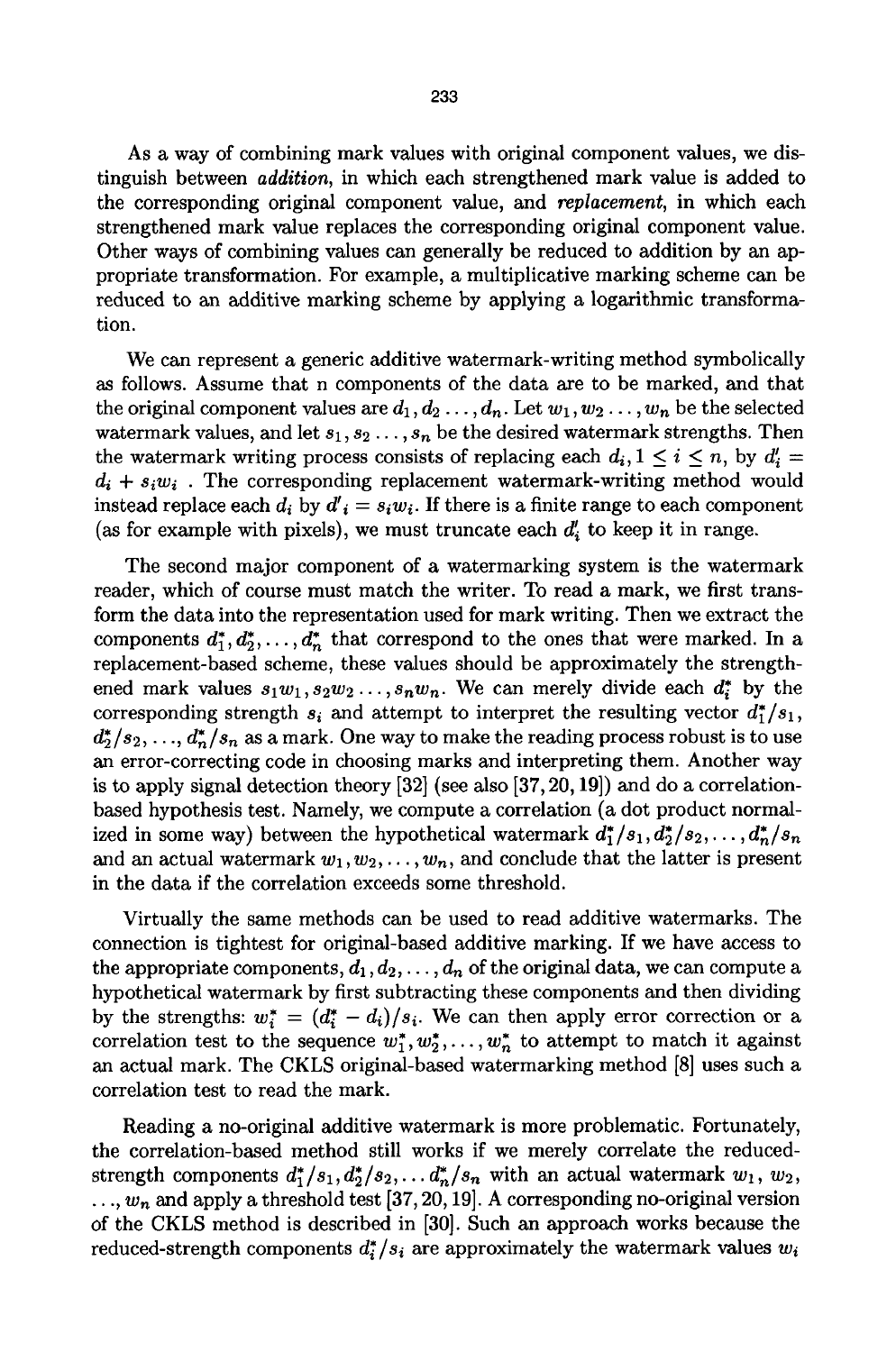plus the reduced-strength original components *di/si,* and the correlation between the  $w_i$  and the  $d_i/s_i$  is approximately zero, but with high variance.

A major hurdle in no-original watermarking is to reduce the noise in the detection process caused by the presence of the original data when doing watermark reading [37, 19]. One way to accomplish this is to mark low-energy but still significant components, such as middle-frequency components as mentioned above. Subtracting out the original, when this is possible, can be viewed as just a very powerful noise-reduction technique applied to standard correlation-based signal detection.

#### 5 Robustness

As discussed briefly in Section 3, to be robust, a watermark must survive two types of standard processing techniques: *alignment-preserving trans/ormations,*  which include data compression, quantization, data conversion (digital-to-analog and analog-to-digital conversion), and others; and *alignment-altering transformations,* such as (in the case of images), cropping, scaling and rotation (Data conversion with severe distortion or imprecise resampling may actually be alignmentaltering rather than alignment-preserving.) The current state-of-the-art is that there are a variety of similar watermarking algorithms for various media types that survive alignment-preserving tranformations reasonably well. Many of these algorithms use frequency-based representations and rely on some kind of perceptual model to embed a maximum-strength imperceptible mark (e.g. [40]).

Lacy, et al. [18] argue that *compressed* data, not the original *baseband* (raw or uncompressed) data, is what should be protected. They propose an audio watermarking algorithm that is tightly integrated with a perceptual audio data compressor. Such an algorithm allows reading a watermark from the compressed data, a capability that may be a requirement in on-line transaction-based systems. Whether such watermarks survive decompression remains to be tested empirically.

Surviving alignment-altering transformations is problematic. For example, devising still-image watermarking methods that are robust to scaling, cropping and rotation is a challenging problem, especially for combinations of these transformations as would occur, for example, in creating a photomontage. Several approaches exist:

- 1. In an original-based method, one can align a transformed watermarked image against the original, using standard registration or pattern-matching methods.
- 2. In a no-original based method, one can add a universal *registration* mark and align a transformed marked image against the registration mark.
- 3. In a no-original method, one can attempt to do a self-alignment of a transformed image, based on some set of distinguishable features.
- 4. As mentioned in Section 3, one can put the watermark into a set of components that are invariant to certain transformations. For still images the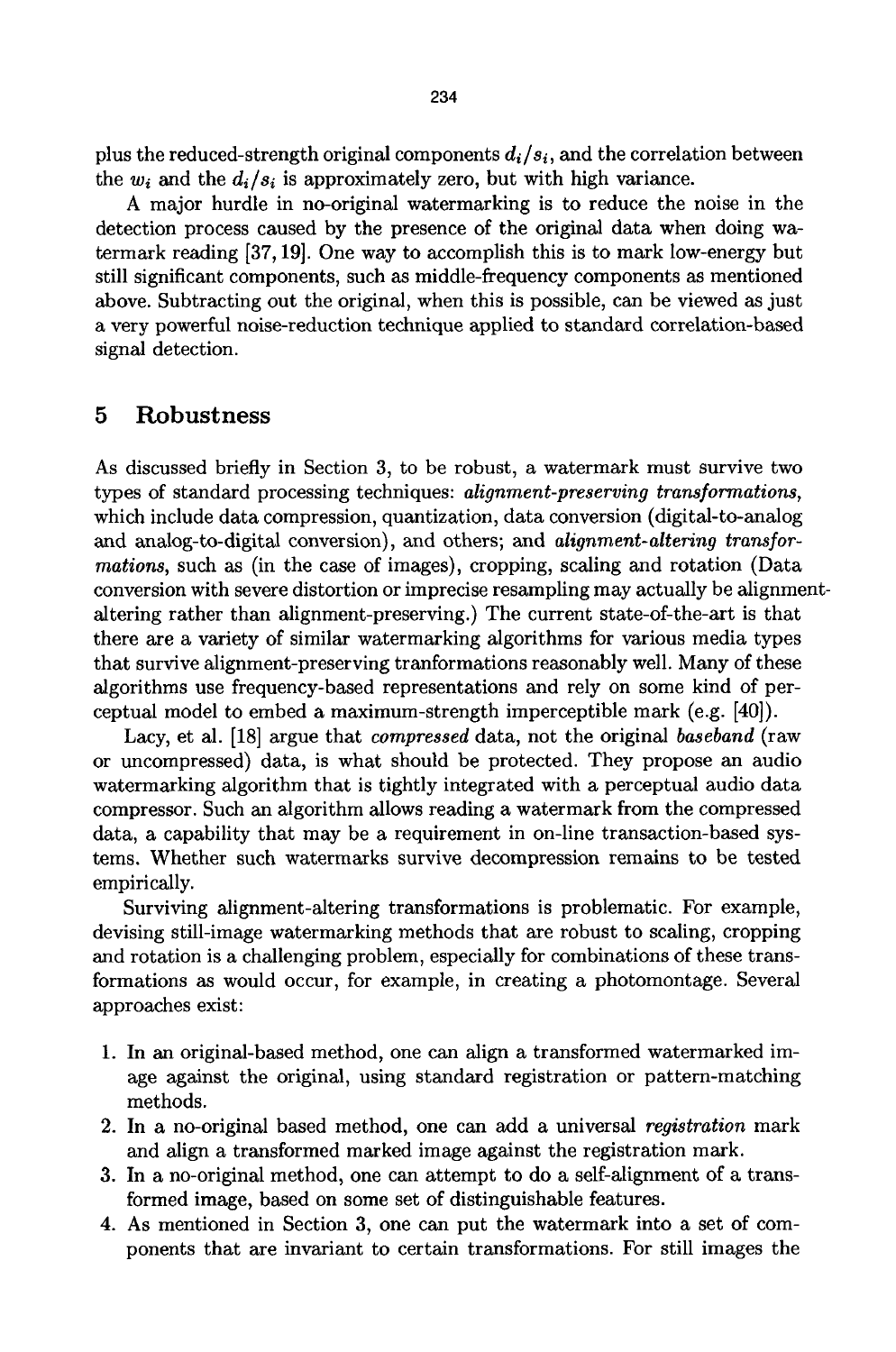magnitudes of Fourier-Mellin components are invariant under translation, rotation, and scaling (in an abstract, continuous setting) [5, 36].

 $\acute{O}$  Ruanaidh and Pun [25] have explored Method 4, that of marking the magnitudes of the Fourier-Mellin components, as a way to make watermarks robust against translation, rotation and scaling. This idea has been refined by Herigal, et al. [13]. They first take the logarithm of the luminance levels (to match the human visual system) and then do a Fourier transform. They mark the magnitudes of medium-frequency components. Additionally, they add a registration template based on a Fourier-Mellin transform of the magnitudes of the Fourier components. This template is intended to be robust against rotation and scaling. Their approach combines Methods 2 and 4. It is worth noting that taking the logarithm as the first step has the effect of increasing the watermark signal-to-noise ratio and hence of making detection easier.

#### 6 Security

Security of watermarks is receiving increasing attention, especially from the academic community. A variety of attacks on various kinds of watermarking schemes have been proposed and studied [26, 20, 38, 15, 21, 10]. There are a variety of issues concerning watermark security that are properly in the domain of cryptography and cryptographic protocols, and these should be considered separately from the issue of whether marks can be erased. For example, by using standard cryptographic methods, one can guarrantee (up to the security of the cryptographic scheme) that watermarks cannot be read or forged by unauthorized parties, although preventing false claims of ownership may require an appropriate information registry. Craver, et al. [10] observed that additive original-based schemes such as the CKLS algorithm [8] can be subjected to a forgery attack in which a forger creates his or her own watermark and subtracts it from a previously marked original, creating a fake "original" that the forger claims to own. Again, cryptographic techniques are the appropriate way to guard against attacks like this.

Turning to attacks designed to make watermarks unreadable, it is well-known that a simple least-significant-bit scheme can be defeated by randomizing the least-significant bits that contain the watermark, or by setting all these bits to zero. Schemes based on perceptual modeling that attempt to insert maximumpower watermarks are much harder to attack, but small amounts of scaling and cropping will erase many kinds of watermarks. For example, Kilian, et al. [17] observed that the CKLS mark can be rendered unreadable by cropping a few rows and columns of pixels and scaling the image to the original size. Such an attack can be countered by aligning (or registering) to the original image; or, if the original is not available, by aligning to a previously inserted registration mark, or by using a watermark that is robust to such transformations, as discussed in Section 5.

Making watermark writers and readers publicly available creates security risks, even if the algorithms are black boxes. For example, a watermark scheme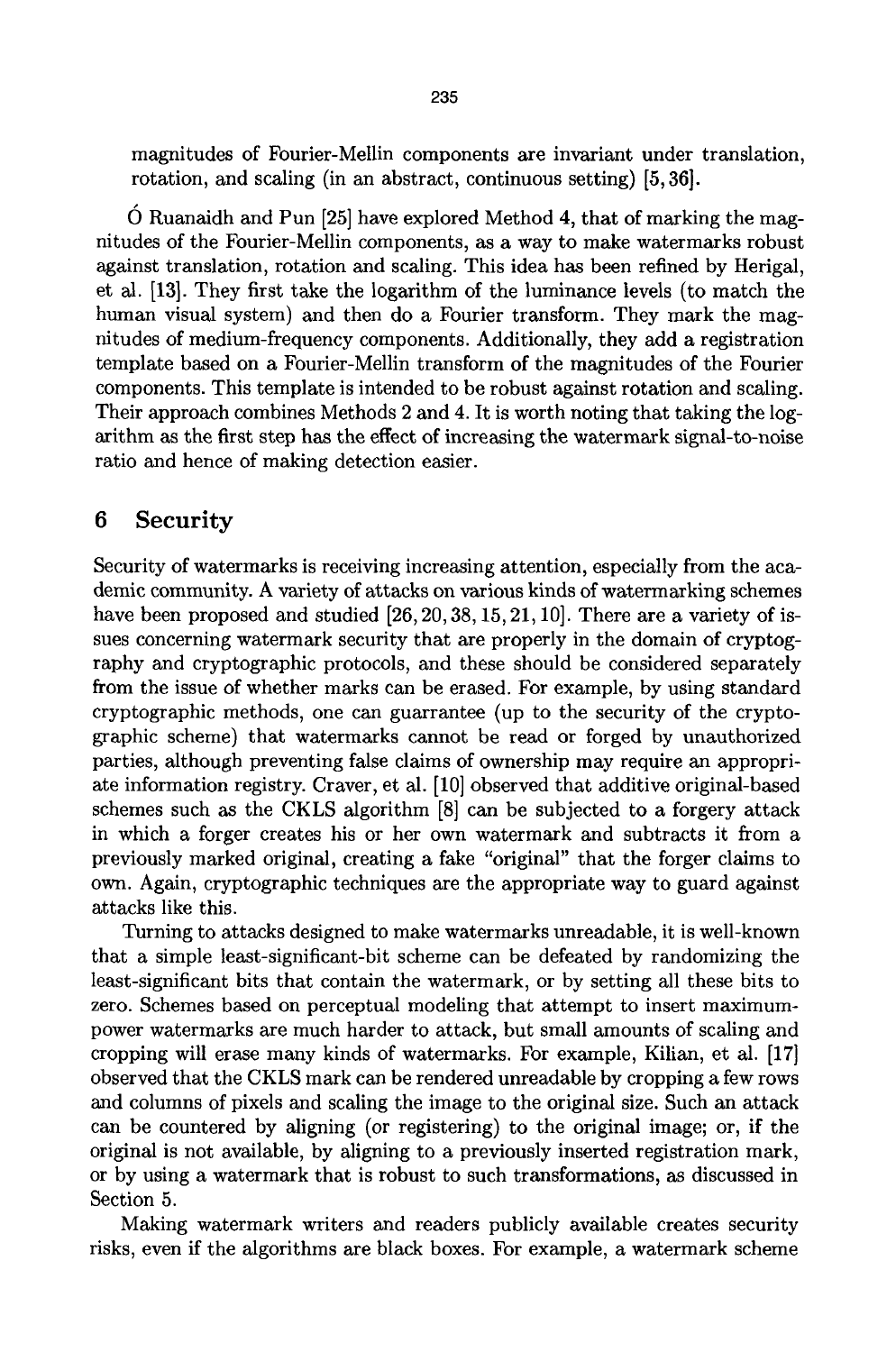that uses a universal, additive registration mark can be made unreadable by taking the negative of the marked data and remarking it, thereby subtracting out the registration mark (Bill Home, oral communication, 1997). A scheme that uses a public reader may be susceptible to a sensitivity-analysis attack such as described by Cox and Linnartz [9] and analyzed by Linnartz and Van Dijk [20]. Fridrich, et al. [11] have proposed a watermarking method that uses keydependent basis functions and may allow the construction of a secure public reader.

A particularly potent kind of attack is a *collusion attack,* in which an attacker obtains several differently marked copies of the same data, or several different pieces of data marked in the same way. Kilian, et al. [17] have observed that correlative-reader watermarks that use a componentwise  $\{-1,1\}$  or  $\{0,1\}$ distribution (common in the literature) or even a component-wise uniform distribution are at risk of attack with as few as five or six differently-marked copies. Resistance to collusive attack is the main focus of the theoretical work we discuss in the next section.

#### 7 Models of Security

A body of work exists devoted to answering the question of whether truly secure watermarks can exist, and what the characteristics of such marks might be. Most of this work deals with resistance to collusive attacks. Such work is necessarily theoretical and relies on modeling assumptions. A key issue is the extent to which the emerging theories can be applied to practice.

An early and intriguing paper is that of Wagner [43], who proposed the use of randomly selected additive watermarks and did a preliminary study of the resistance of such marks to collusive attacks. Blakely, et al. [3] looked at a combinatorial model for collusion resistance, and proposed a scheme that offers k-way collusion resistance within the model but requires a number of watermark bits exponential in the number of colluders. Chor, et al. [7] worked on a related problem involving tracing pirates in a broadcast distribution system using a multiple-key protocol. Boneh and Shaw [4] combined the Chor, et al. work with a simple collusion-resistant scheme to yield a watermarking method that provides defense against  $k$ -way collusion and conveys b bits of information in a watermark of size  $O(k^4b)$  bits. Follow-on work to that of Chor, et al. and Boneh and Shaw appears in [28, 29, 27].

The Boneh-Shaw model is a discrete combinatorial framework that captures the notion of collusion resistance, but ignores other issues of watermark security and robustness. They posit a watermark consisting of  $n$  positions, each position selected from an alphabet of size  $s$ . An attacker in posession of  $k$  differently watermarked copies is allowed to spoil any position in which two of the obtained copies differ. The goal of the watermarker is to identify at least one of the watermarks using only the information contained in the positions in which all  $k$ watermarks are the same.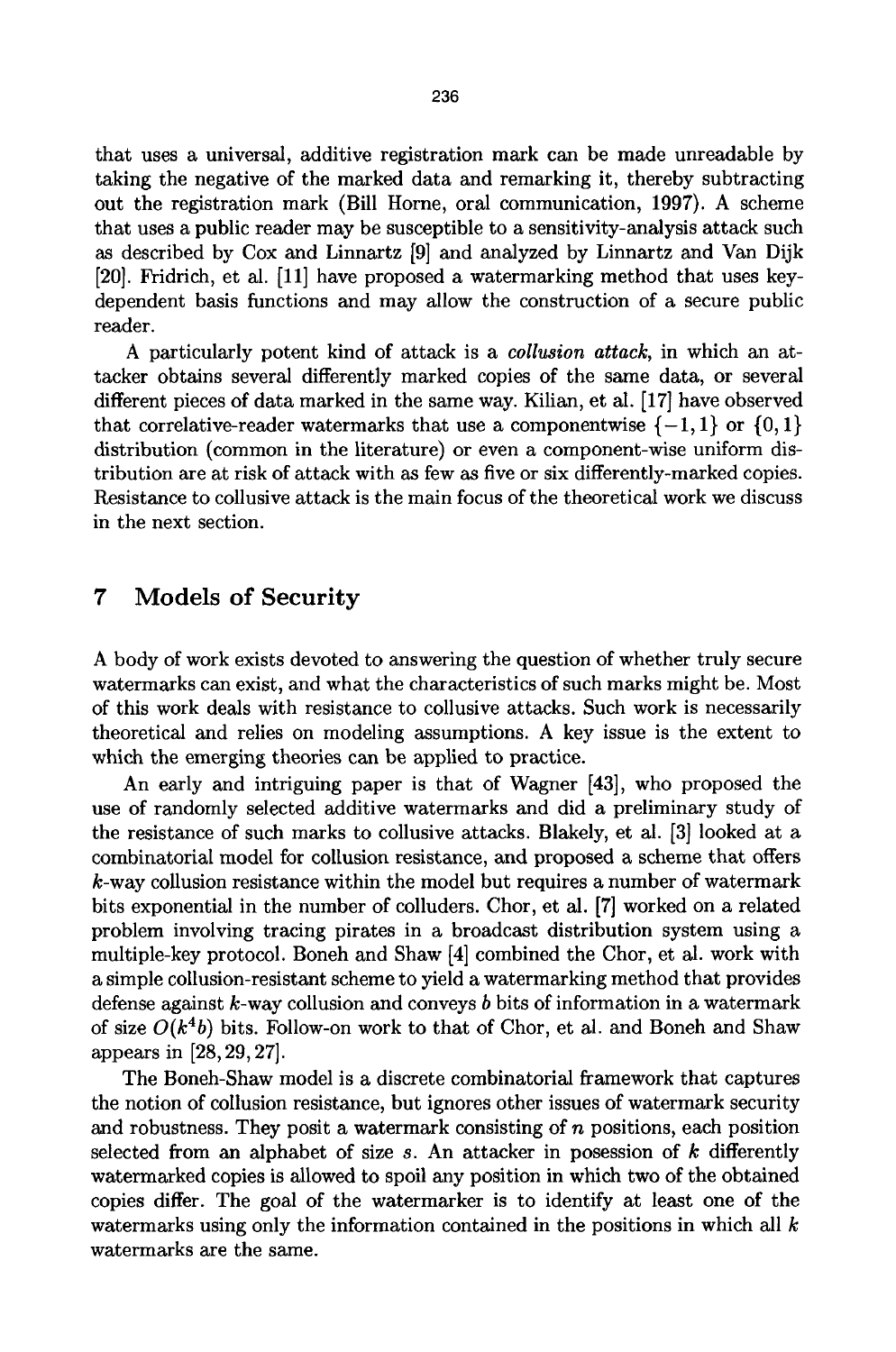Boneh and Shaw do not address the question of how to provide individual robust marking positions (which cannot be attacked unless detected by difference analysis) nor do they consider the possibility that marked positions, even if detected, might be difficult to spoil (for perceptual or other reasons) This makes their method more suited for representational-content watermarking (see Section 2) than for perceptual-content watermarking.

A model of the latter kind of watermarking has been investigated by Kilian, et al. [17], building on ideas of J. Kilian and F.T. Leighton (oral communications, 1996) and a draft set of notes of Leighton (1996). The model assumes that the original data is an  $n$ -dimensional vector, with each component independently distributed according to  $N(0, 1)$ , the Gaussian distribution with mean zero and variance 1. The model further assumes a perceptual threshold based on Euclidean distance. For an additive watermark that is also an  $n$ -dimensional vector with independent components distributed according to  $\epsilon N(0,1)$  (for a suitable choice of  $\epsilon$  depending on the perceptual threshold) and a correlative originalbased watermark reader, Kilian, et al. proved that the watermarks can carry  $O(n/k^2)$  bits of information while resisting k-way collusive attacks with high probability. Equivalently,  $O(k^2b)$  watermark components are needed to carry b bits of information while being secure against  $k$ -way collusive attack. Further work by Ergun, Kilian and Kumar (unpublished notes, 1997), refined and tightened by Mitchell, Tarjan and Zane (unpublished notes, 1997) has shown that, within the Kilian-Leighton statistical model, no watermarking method can offer better resistance to collusive attacks. Specifically, collusive attack based on averaging and addition of Gaussian noise will erase any watermark with high probability, given  $\Omega(n/k^2)$  differently marked copies, if n is the dimension of the watermarks.

Related but independent work has been done by Karakos and Papamarcou [16]. They consider the ability of maximum-strength watermarks with originalbased correlative reading to withstand the attack of averaging plus addition of Ganssian noise, within a Euclidean perceptual threshold model. They consider only a single-copy attack and a two-copy attack. They show that such watermarks can convey up to 0.5 bits of information per dimension while being secure against a one-copy attack, and up to 0.146 bits per dimension while being secure against a two-copy attack.

One reason why no-original watermarking works, at least theoretically, is that in high dimensions randomly selected watermarks are, with high probability, almost orthogonal to the data and to each other [20, 37]. Tirkel et al. [42, 34, 35] discuss the issue of orthogonality at length, and propose the construction of watermarks that are exactly orthogonal to each other, but this may be an unnecessary step in practice. (They use pseudo-random bit sequences as watermarks rather than Gaussian noise.) Swanson, et al. [41] suggest a scheme that chooses a random watermark direction and encodes a mark in the hidden direction, with a strength determined by a perceptual model.

Some extensions of the Kilian, et al. results are possible. First, it is straightforward to extend the result to the no-original setting; only the constant factors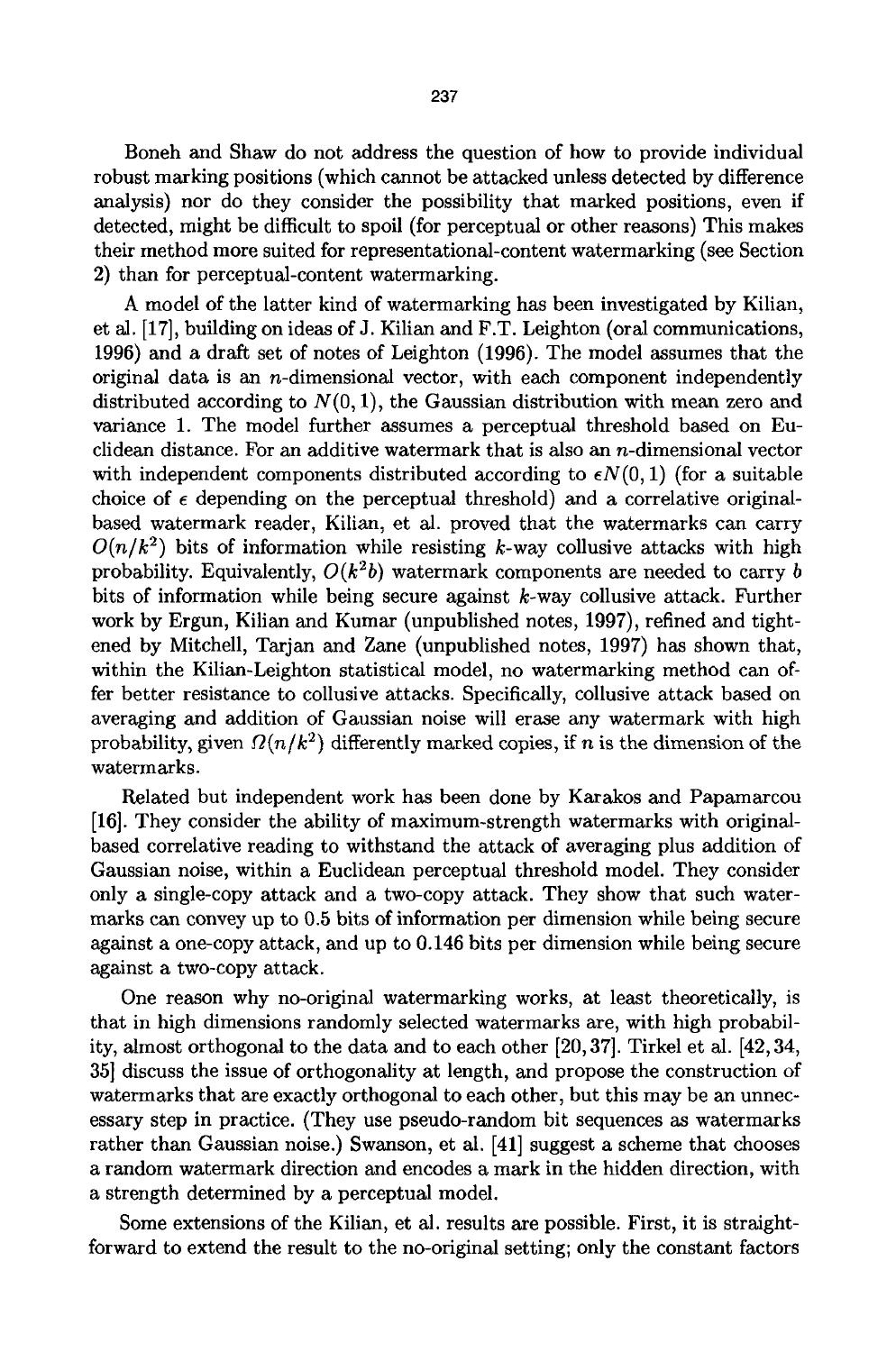change. Second, the watermark need not be Ganssian, but can be maximumstrength (or fixed strength) with randomly chosen direction within the Euclidean threshold model, because, for high dimensions, Gaussian and random-direction fixed-strength watermarks behave approximately the same. Thus the Swanson et al. marking algorithm falls within this theory.

Much remains to be done to extend this theoretical work and to determine if it has any practical relevance. The Kilian, et al. Euclidean perceptual model breaks down in reality because small geometric distortions can produce large changes in Euclidean distance. Also, a correlative reader must compute a correlation for each possible watermark, leading to a computation that is exponential in the number of bits of information conveyed. One way to improve the efficiency of the reader is to use a small set of signalling patterns, either combined in all the components or distributed over subsets of components. A third direction to study is the relationship between the combinatorial and statistical models, and to determine whether they can usefully be combined. Finally, the Boneh-Shaw bound on watermark size is  $O(k^4b)$  to protect against k colluders and convey b bits. Reducing this bound, or proving it tight, is an open problem.

#### **8 Remarks**

Digital watermarking, though young, is a rapidly expanding field. It combines elements of cryptography, signal processing, information theory, coding theory, probability and statistics, game theory and other disciplines. Whether all the activity in this area will lead to robust, practical watermarking schemes remains to be seen, but certainly the field is full of exciting possibilities.

## **References**

- 1. R. Anderson, Ed., *Information Hiding, First International Workshop Proceedings, Lecture Notes in Computer Science* 1174, Springer-Verlag, Berlin, 1996.
- 2. W. Bender, D. Gruhl, N. Marimoto, and A. La, "Techniques for data hiding," *IBM Systems Journal* 35 (1996).
- 3. G.R. Blakely, C. Meadors, and G.B. Purdy, "Fingerprinting long unforgiving messages," *Crypto '85, Lecture Notes in Computer Science* 218, Springer-Verlag, Berlin (1985), pp.180-189.
- 4. D. Boneh and J. Shaw, "Collusion-secure fingerprinting for digital data," *Crypto '95, Lecture Notes in Computer Science* 963, Springer-Verlag, Berlin, 1995, pp. 452-465.
- 5. R.D. Brandt and F. Lin, "Representations that uniquely characterize images modulo translation, rotation, and scaling," *Pattern Recognition Letters* 17 (1996), pp. 1001-1015.
- 6. G. W. Braudaway, "Protecting publicly-available images with an invisible image watermark," *Proc. IEEE Int. Conf. on Image Procesing, ICIP-97* (1997), Vol. I, pp. 524-51.
- 7. B. Chor, A. Fiat, and M. Naor, "Tracing traitors," *Crypto '94, Lecture Notes in Computer Science* 963, Springer-Verlag, Berlin, 1995, pp. 452-465.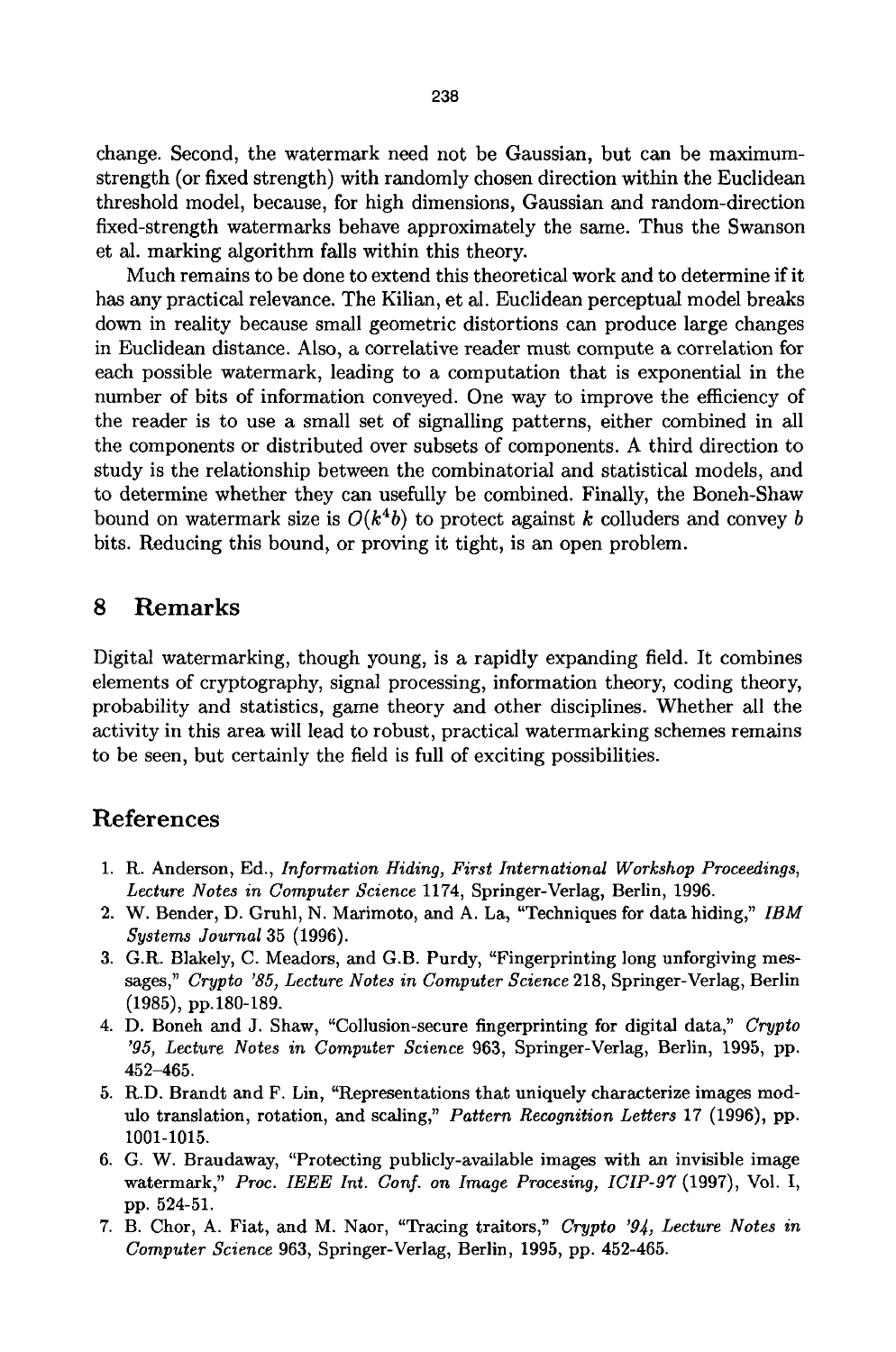- 8. I. Cox, J. Kilian, T. Leighton, and T. Shamoon, "Secure spread spectrum watermarking for multimedia," *IEEE Trans. on Image Processing* 6 (1997), 1673-1687.
- 9. I. Cox and J.-P. Linnartz, "Public watermarks and resistance to tampering," *Proc. IEEE Conf. on Image Processing* (1997), CD-ROM.
- 10. S. Craver, N. Memon, B.L. Yeo, and M. Yeung, "Can invisible watermarks resolve rightful ownerships?", *IBM Research Report* RC 20509 (1996).
- 11. J. Fridrich, A.C. Baldoza, and R.J. Simard, "Robust digital watermarking based on key-dependent basis functions," *Preliminary Proc. Second International Information Hiding Workshop* (1998).
- 12. D.L. Hecht, " Embedded data glyph technology for hardcopy digital documents," *SPIE* 2171 (1995).
- 13. A. Herrigal, J.J 6 Ruanaidh, W. Peterson, S. Pereira, and T. Pun, "Secure copyright protection techniques for digital images," *Preliminary Proceedings of the Second International Information Hiding Workshop* (1998).
- 14. *Proceedings of the IEEE International Conference on Image Processing, ICIP-47,*  Vols. I-III, IEEE Computer Society, Los Alamitos, CA, 1997.
- 15. N.F. Johnson and S. Sajodia, "Steganalysis of images created using current steganography software," *Preliminary Proc. Second International Information Hiding Workshop* (1998).
- 16. D. Karakos and A. Papamarcou, "Some results on the information capacity of authentication channels," Dept. of Electrical Engineering, University of Maryland, College Park, MD, manuscript, 1997.
- 17. J. Kilian, F.T. Leighton, L. Matheson, T. Shamoon, R. Tarjan, and F. Zane, "Resistance of digital fingerprints to collusional attacks," unpublished manuscript (1997).
- 18. J. Lacy, S.R. Quackenbush, A. Reibman, and J.H. Snyder, "Intellectual property protection systems and digital watermarking," *Preliminary Proceedings of the Second International Information Hiding Workshop* (1998).
- 19. J. P. Linnartz, T. Kalker, and G. Depovere, "Modelling the false alarm and missed detection rate for electronic watermarks," *Preliminary Proceedings of the Second International Information Hiding Workshop* (1998)
- 20. J. P. Linnartz and M. Van Dijk, "Analysis of the sensitivity attack against electronic watermarks in images," *Preliminary Proceeding s of the Second International Information Hiding Workshop* (1998).
- 21. M. Maes, *"Twin* peaks: the histogram attack on fixed depth image watermarks," *Preliminary Proc. Second International Information Hiding Workshop* (1998).
- 22. K.A.Magerlein, G.W. Brandaway, and F.C. Mintzer, "Protecting publicallyavailable images with a visible image watermark," *Proc. SPIE Conf. on Optical Security and Counterfeit Deterrence Techniques,* SPIE 2659 (1996), pp. 126-132.
- 23. J.J.K 6 Ruanaidh, W. J. Dowling, and F. M. Boland, "Watermarking digital images for copyright protection," *IEE Proc. on Vision, Image and Signal Processing*  143 (1996), pp. 250-256.
- 24. J.J.K. O Ruanaidh, W.J. Dowling, and F.M. Boland, "Phase watermarking of digital images," *Proc. IEEE International Conference on Image Processing ICIP-96* (1996), pp. 239-242.
- 25. J. 6 Ruanaidh and T. Pun, "Rotation, translation and scale invariant digital image watermarking," *Proceedings 1997 IEEE International Conference on Image Processing* (1997), Vol. I, pp. 536-539.
- 26. F. Peticolas, R. Anderson, and M. Kuhn, "Attacks on copyright marking systems," *Preliminary Proc. Second International Information Hiding Workshop (1998).*